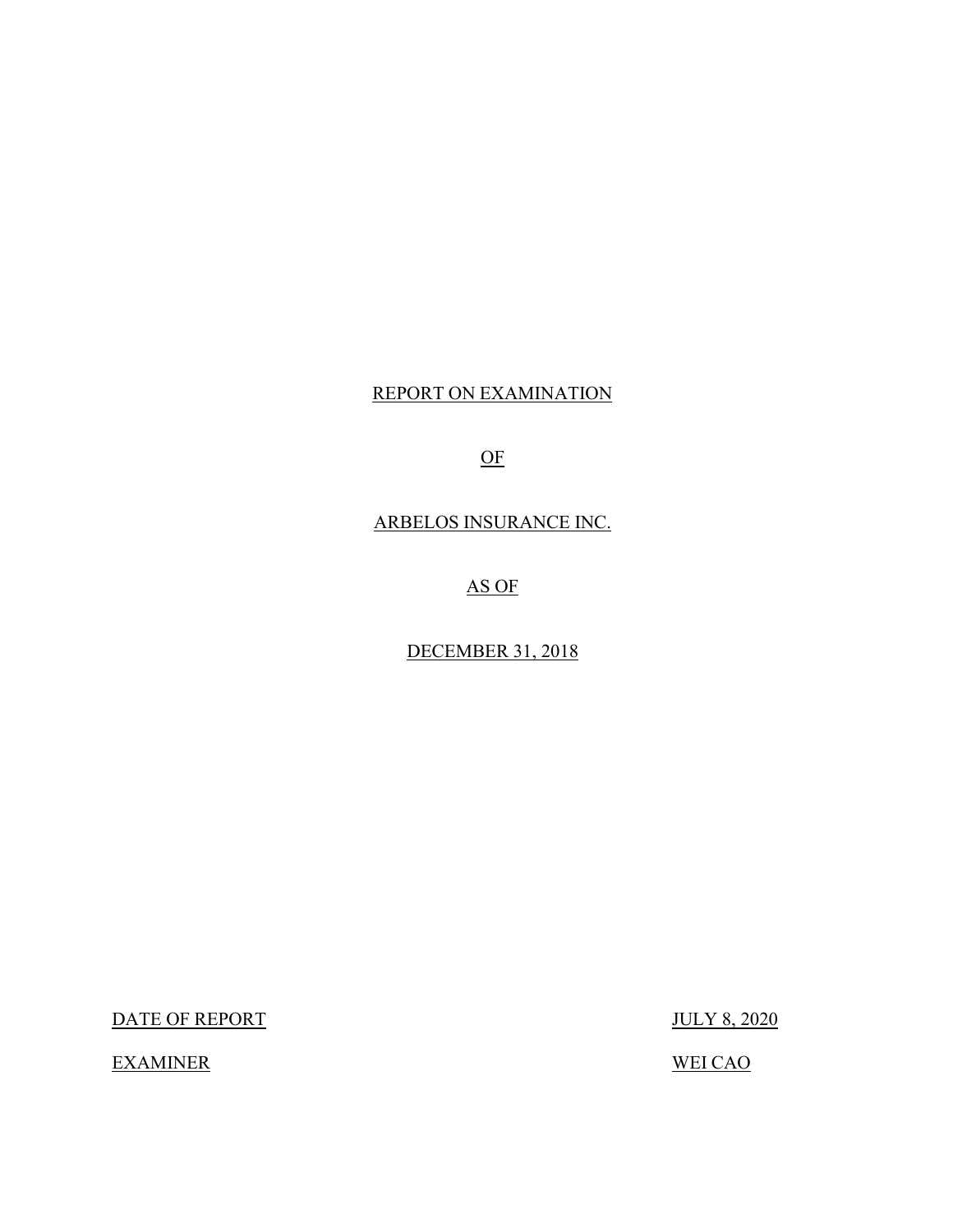## TABLE OF CONTENTS

| <u>ITEM NO.</u> |                                         | PAGE NO.          |
|-----------------|-----------------------------------------|-------------------|
| 1.              | Scope of examination                    | $\overline{2}$    |
| 2.              | Description of Company                  | $\overline{2}$    |
|                 | A. Articles of incorporation            |                   |
|                 | B. By-laws                              |                   |
|                 | C. Capital structure                    |                   |
|                 | D. Corporate records                    | $2$ 3 3 3 3 3 5 5 |
|                 | E. Operations                           |                   |
|                 | F. Management and control               |                   |
|                 | G. Certified public accountant          |                   |
| 3.              | <b>Financial statements</b>             | 6                 |
|                 | A. Balance sheet                        | 6                 |
|                 | B. Statement of income                  | $\overline{7}$    |
|                 | C. Capital and surplus account          | 8                 |
| 4.              | Losses and loss adjustment expenses     | 8                 |
| 5.              | Article 70 compliance                   | 8                 |
| 6.              | <b>Subsequent Events</b>                | 9                 |
| 7.              | Summary of comments and recommendations | 9                 |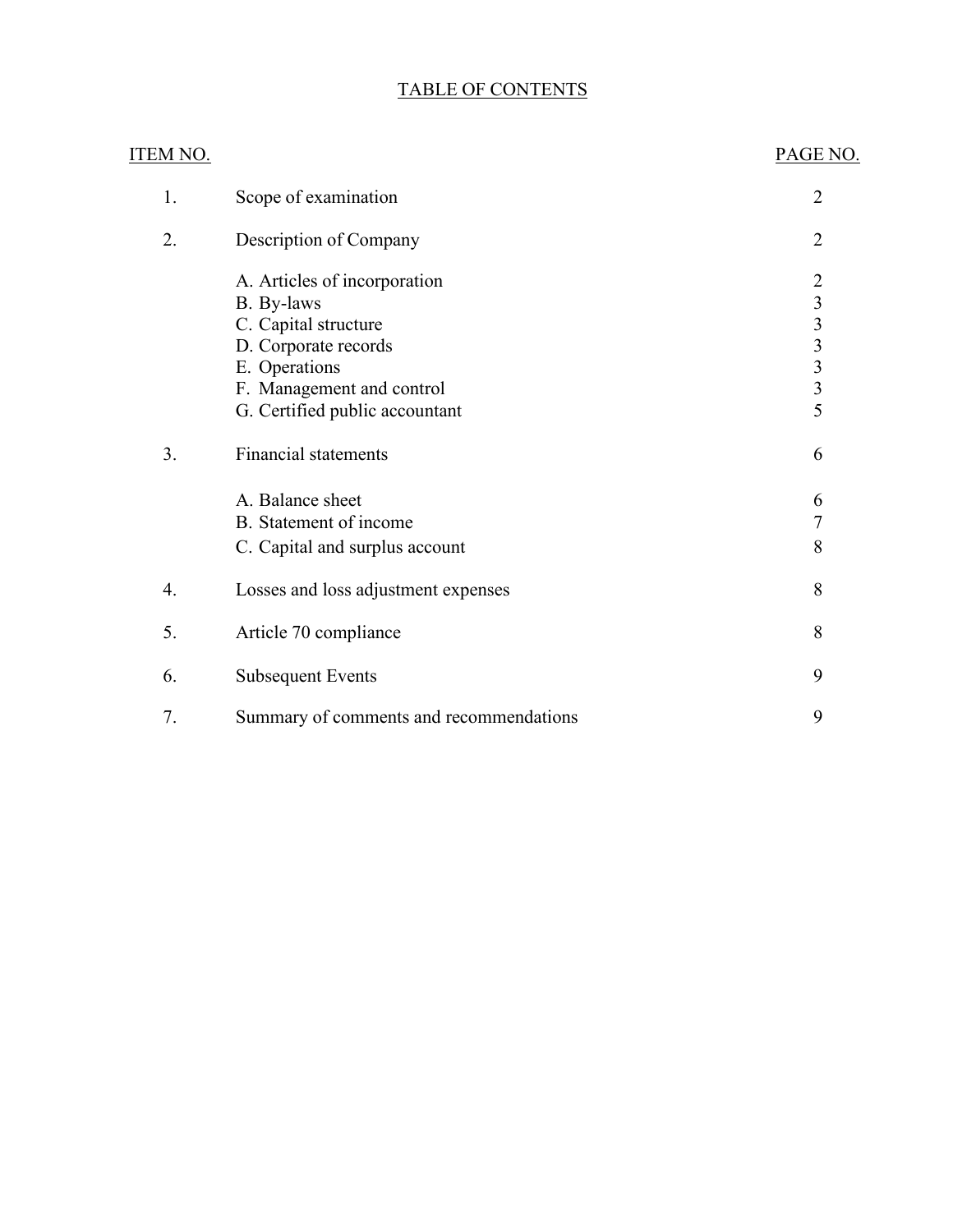

# **Department of<br>Financial Services**

**KATHY HOCHUL ADRIENNE A. HARRIS** Governor **Acting Superintendent** 

October 1, 2021

 Honorable Adrienne A. Harris New York State Department of Financial Services Albany, New York 12257 Acting Superintendent

Madam:

 contained in Appointment Number 32082 dated May 5, 2020, attached hereto, I have made an examination into the condition and affairs of Arbelos Insurance Inc. as of December 31, 2018, and submit the following report thereon. Pursuant to the requirements of the New York Insurance Law, and in compliance with the instructions

 indicate Arbelos Insurance Inc. Wherever the designation "the Company" appears herein without qualification, it should be understood to

 Wherever the term "Department" appears herein without qualification, it should be understood to mean the New York State Department of Financial Services.

The examination was conducted remotely due to the Governor's Executive Order of New York State on PAUSE regarding the COVID-19 pandemic.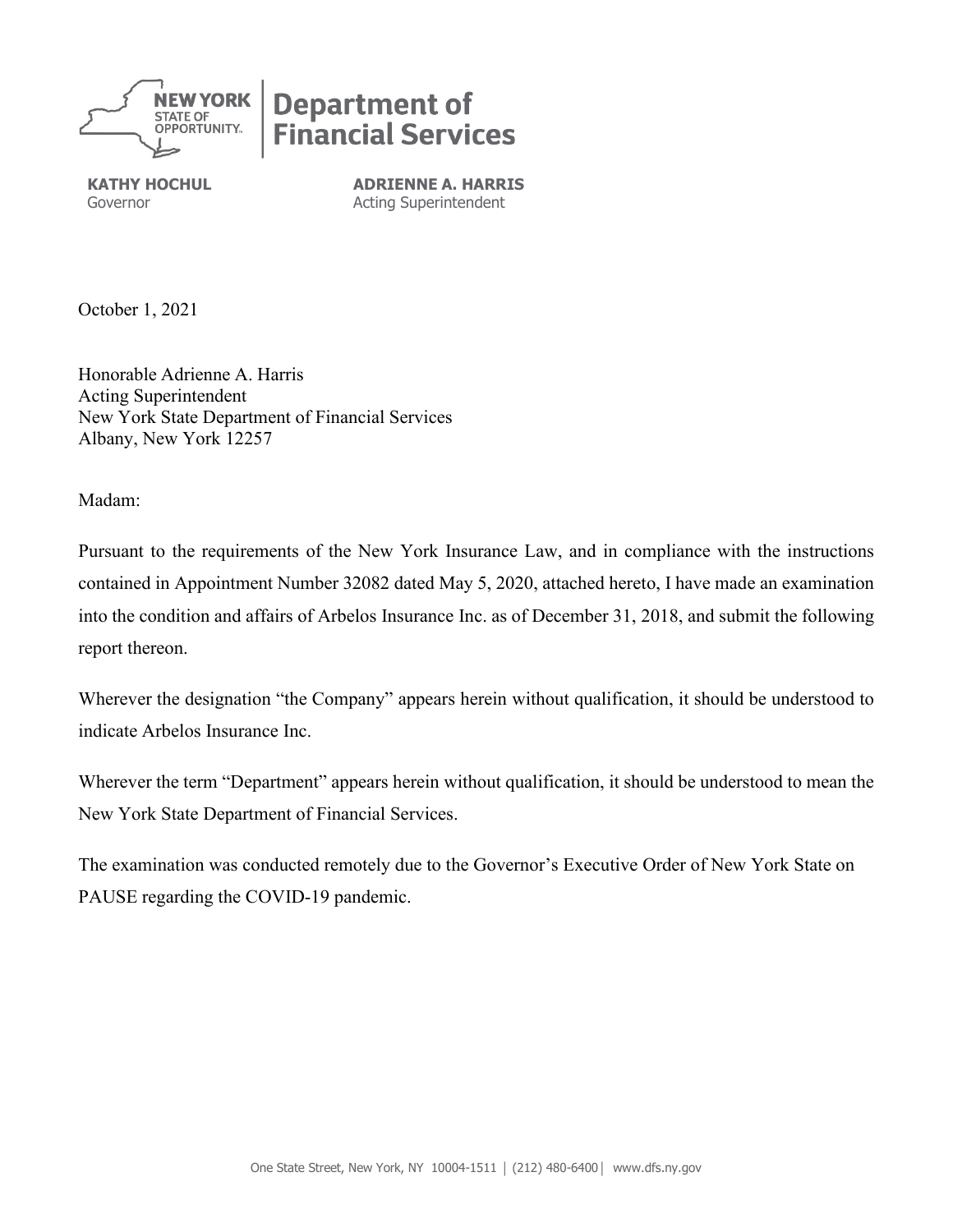## **1. SCOPE OF EXAMINATION**

<span id="page-3-2"></span><span id="page-3-0"></span> The examination covers the period from June 12, 2013 through December 31, 2018 and was limited analysis. Transactions occurring subsequent to this period were reviewed where deemed appropriate. The of Financial Services, and was in compliance with Article 70 of the New York Insurance Law ("the Law"). in its scope to a review or audit of only those balance sheet items considered by this Department to require examination included a review of Company records deemed necessary to accomplish such analysis or verification. Additionally, a review was performed to determine whether the captive insurer was operating within its by-laws, conforming with its plan of operation, as submitted to the New York State Department

 Comments and recommendations are limited to those items requiring financial adjustment, submitted to the Department or Article 70 of the Law. procedural recommendations, or instances where the Company was not conforming to the application

The report utilized work performed by the Company's independent certified public accountant and its opining actuary to the extent considered appropriate.

## **2. DESCRIPTION OF COMPANY**

<span id="page-3-1"></span> Arbelos Insurance Inc. was incorporated on April 29, 2013, under the laws of the State of New York Perfumes & Cosmetics Inc. (the "Parent"). and commenced business on June 12, 2013. The Company is a wholly owned subsidiary of LVMH

 LVMH Perfumes & Cosmetics Inc. is a house of the Perfumes and Cosmetics division of LVMH Moet Hennessy Louis Vuitton SE. Arbelos Insurance Inc. provides the Parent as well as its ultimate United States parent, LVMH Inc., and its affiliated subsidiaries with workers' compensation deductible reimbursement coverage, limited to \$500,000 per occurrence.

## A. Article of Incorporation

 business of pure captive insurance companies set forth in Article 70 of the Law. The Company is organized to transact those kinds of insurances specified in paragraph 13, 14,19 and 20 of Section 1113(a) of the New York Insurance Law, subject at all times to the limitations on the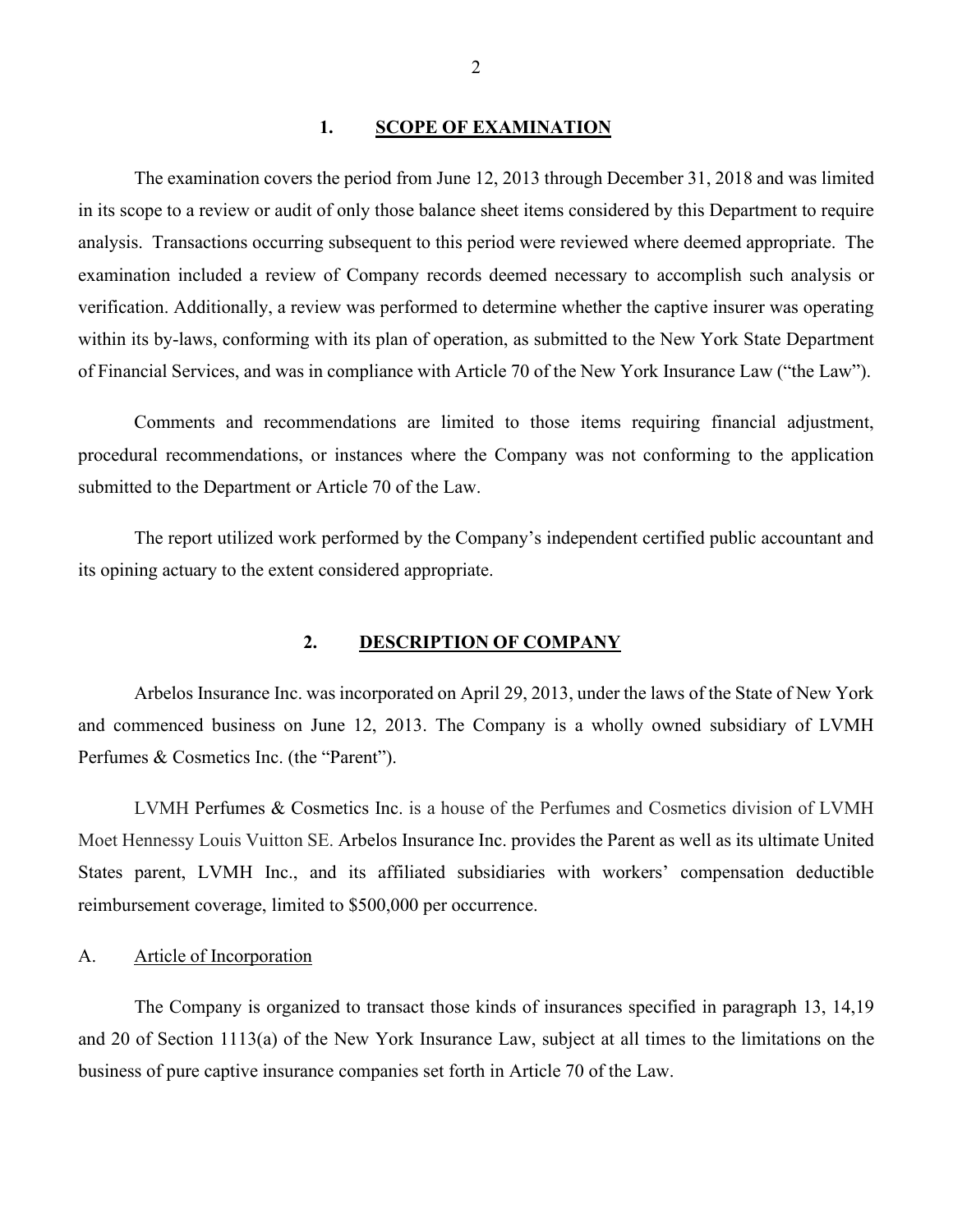#### <span id="page-4-3"></span>B. By-Laws

 The examination found that the Company was in compliance with its by-laws in all material respects.

## <span id="page-4-0"></span>C. Capital Structure

 represent paid-in capital pursuant to the provisions of Section 7004(a)(1) of the Law. As a pure captive insurance company incorporated as a stock insurer, the Company is required to maintain a total surplus as regards policyholders of not less than \$250,000, of which \$100,000 shall

 As of December 31, 2018, the Company's paid-in capital was \$4,000,000, consisting of 1,000 shares of common stock with a par value of \$100 per share and an additional paid-in capital amount of \$3,900,000. policyholders) of \$11,107,607. The Company had retained earnings of \$7,107,607 for a total capital and surplus (surplus as regards

## <span id="page-4-1"></span>D. Corporate Records

The corporate records reviewed appeared to be substantially accurate and complete in all material respects.

## <span id="page-4-2"></span>E. Operations

 The Company provides workers compensation deductible reimbursement coverage, limited to \$500,000 per occurrence, to the Parent, LVMH Inc. and affiliated subsidiaries.

 Parent. The Company entered into a third-party agreement with AXA Corporate Solutions, S.A. to assume \$500,000 per claim, excess of a \$25,000 deductible, with a \$2 million aggregate. The policy renews every year and the net premium for 2018 policy was \$1,500,000. Effective July 1, 2016, the Company began assuming marine transit coverage on behalf of the

## F. Management and Control

## (i) Captive Manager

 business in this State unless it utilizes a captive manager resident in this State that is licensed as an agent or broker under the provisions of Article 21 of the Law, or any other person approved by the Superintendent. Section 7003(b)(4) of the Law provides that no captive insurer shall do any captive insurance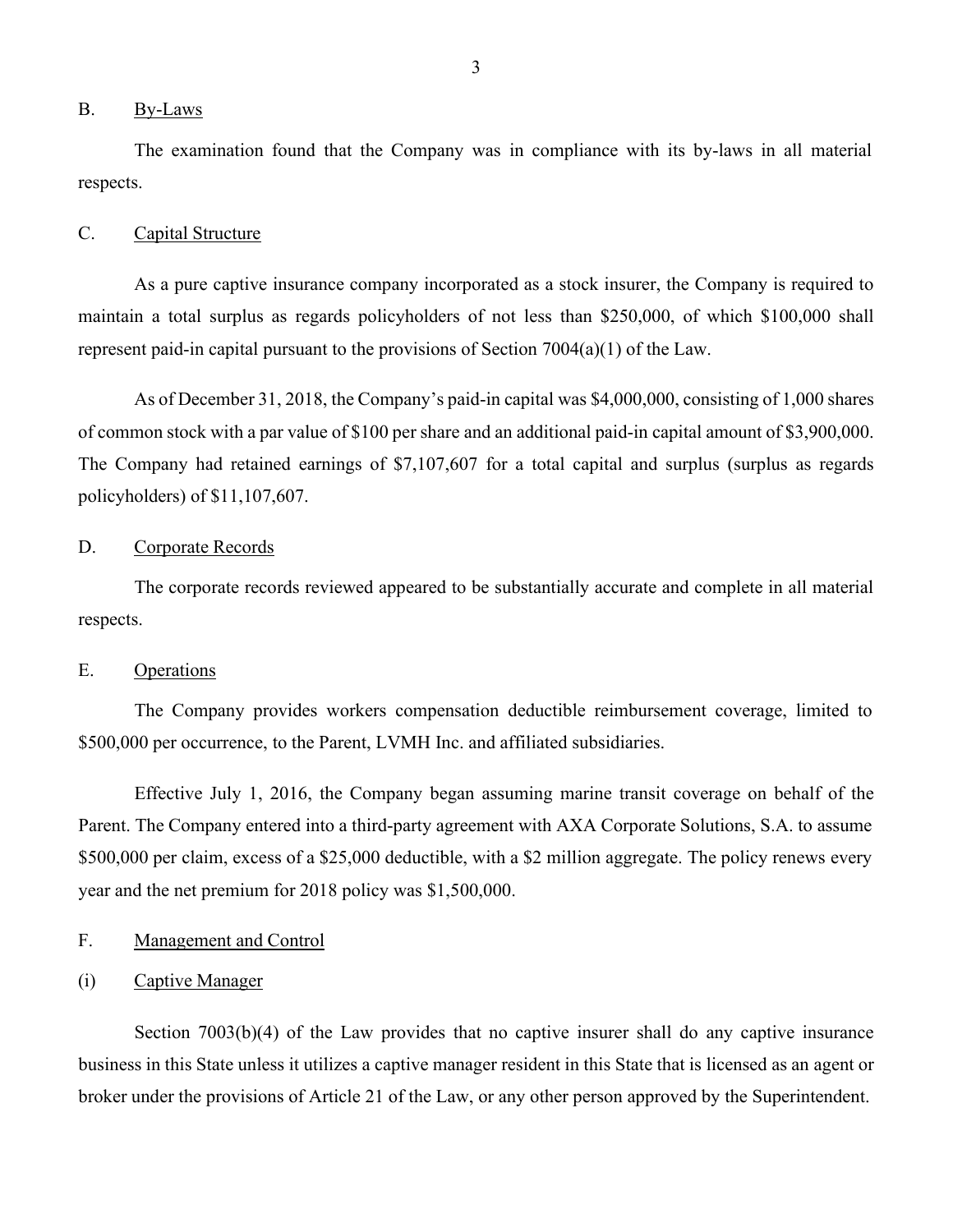During the period covered by this examination, the Company was managed by Marsh Management Services, Inc. ("Marsh"), which is authorized to act as a manager for captive insurance companies by the Department.

 Pursuant to a management agreement effective April 29, 2013, Marsh has the responsibility of services for a fee. These responsibilities also include assisting the Company in complying with the rules, providing the Company with underwriting, administrative and other general management and operational regulations and requirements of the Law and the preparation of the annual financial report required by the Department.

## (ii) Board of Directors

 directors was comprised of the following five members: Pursuant to its by-laws, the business and affairs of the Company shall be managed under the direction of a board of directors. The number of directors shall not be fewer than three nor more than ten, of which at least two of whom shall be residents of New York State. At December 31, 2018, the board of

| Name and Residence    | Principal Business Affiliation              |
|-----------------------|---------------------------------------------|
| Claire Aceste         | Vice President, Treasury & Risk Management, |
| Whitestone, NY        | LVMH Moet Hennessy Louis Vuitton Inc.       |
| Elisabeth Desvignes   | Senior Vice President,                      |
| New York, NY          | LVMH Moet Hennessy Louis Vuitton Inc.       |
| Jeffrey Scott Johnson | Vice President of Operations,               |
| Bridgewater, NJ       | LVMH Perfumes & Cosmetics Inc.              |
| Alain Lagesse         | Director, Group Risk Management,            |
| Paris, France         | LVMH Moet Hennessy Louis Vuitton SE         |
| Nisala Weerasooriya   | Senior Vice President,                      |
| Lake Grove, NY        | <b>Marsh Management Services</b>            |
|                       |                                             |

 During the period covered by this examination, the board of directors met once each year. A review of the board of directors meeting minutes indicated that all meetings were well attended.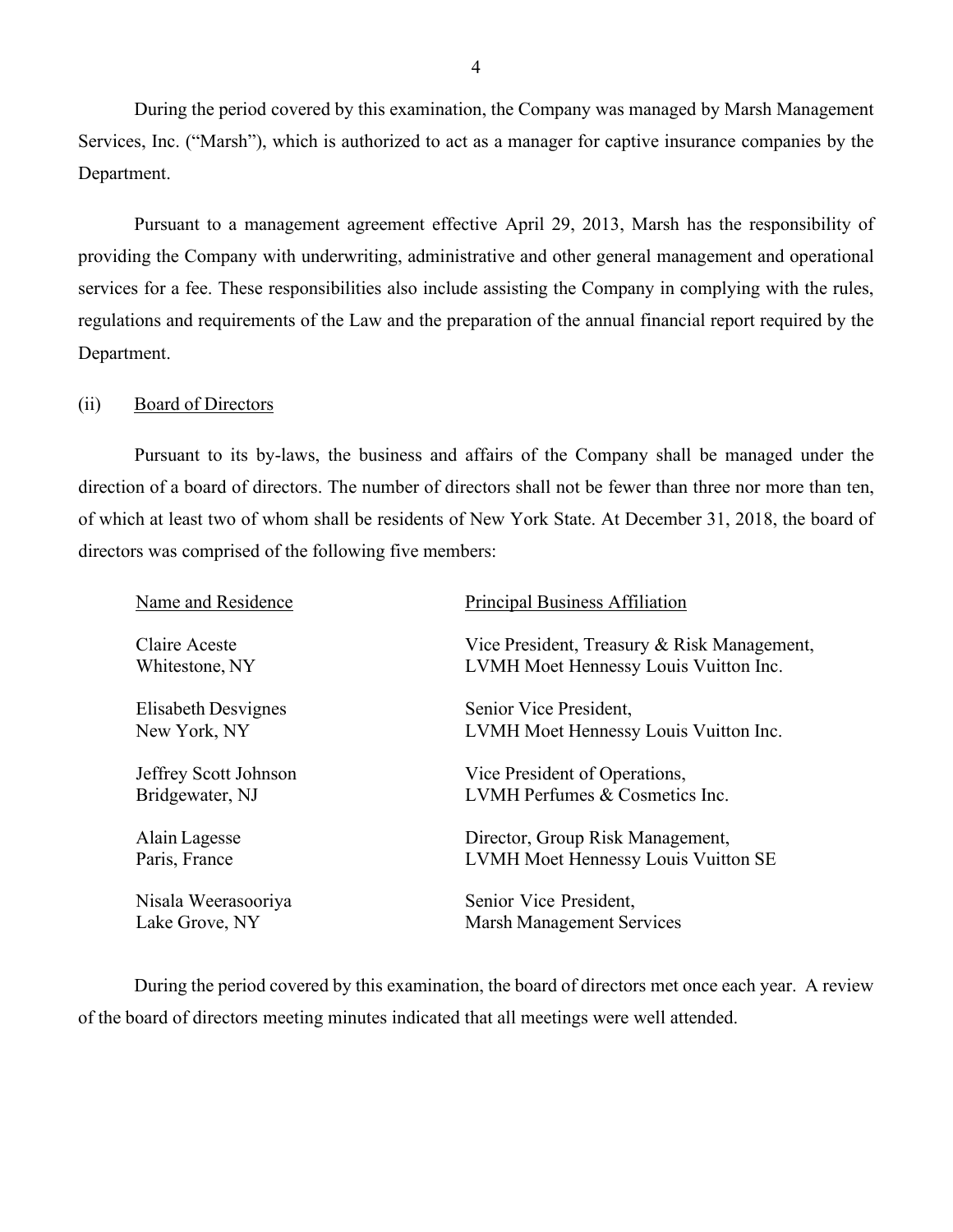## <span id="page-6-0"></span>(iii) Officers

As of December 31, 2018, the principal officers of the Company were as follows:

| Name                | Title                       |
|---------------------|-----------------------------|
| Claire Aceste       | President                   |
| Louise R. Firestone | Secretary                   |
| Elisabeth Desvignes | Treasurer                   |
| Maureen Johnson     | Senior Vice President - Tax |

## G. Certified Public Accountant

 Deloitte & Touche LLP was the Company's independent certified public accounting firm during the period covered by this examination. Deloitte & Touche LLP stated that in its opinion the statutory-basis financial statements and records present fairly, in all material respects, the financial position of Arbelos Insurance Inc.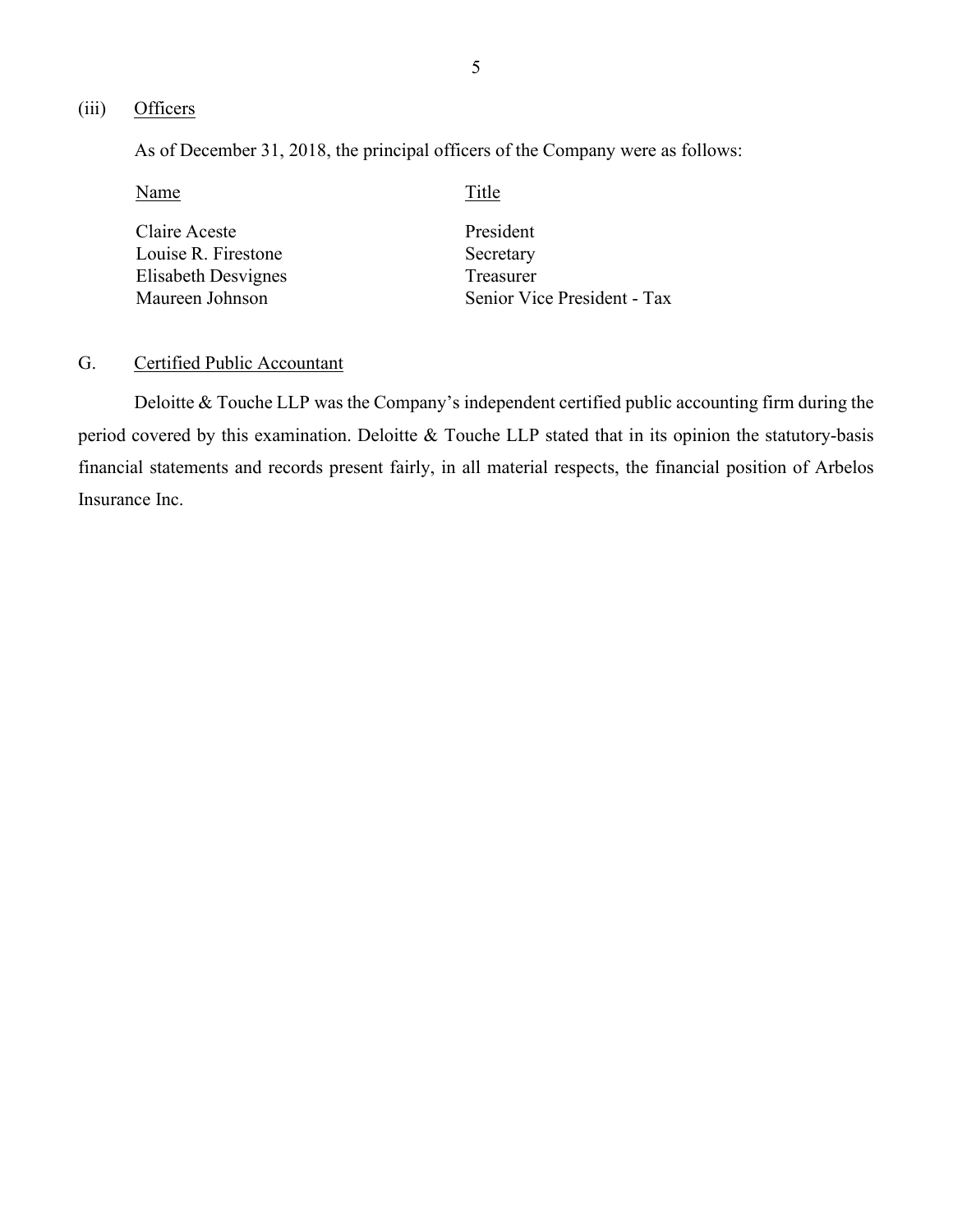## **3. FINANCIAL STATEMENTS**

## A. Balance Sheet

 The financial statements of the Company have been prepared in conformity with accounting principles generally accepted in the United States of America.

## Assets

| Cash                                   | \$27,472,913 |              |
|----------------------------------------|--------------|--------------|
| Loan receivable from affiliate         | 16,000,000   |              |
| Accrued interest receivable            | 124,870      |              |
| Deferred acquisition costs             | 38,207       |              |
| Letter of credit                       | 3,750,000    |              |
| Deferred tax asset                     | 910,870      |              |
| Total assets                           |              | \$48,296,860 |
| <b>Liabilities</b>                     |              |              |
| Losses and loss adjustment expenses    | \$29,077,165 |              |
| Unearned premiums                      | 6,894,976    |              |
| Losses payable                         | 464,858      |              |
| Accounts Payable and accrued expenses  | 156,655      |              |
| Federal Income Tax Payable             | 595,599      |              |
| <b>Total liabilities</b>               |              | 37,189,253   |
| <b>Capital and Surplus</b>             |              |              |
| Common stock                           | \$100,000    |              |
| Additional paid-in capital             | 3,900,000    |              |
| Surplus                                | 7,107,607    |              |
| Total capital and surplus              |              |              |
|                                        |              | \$11,107,607 |
| Total liabilities, capital and surplus |              | \$48,296,860 |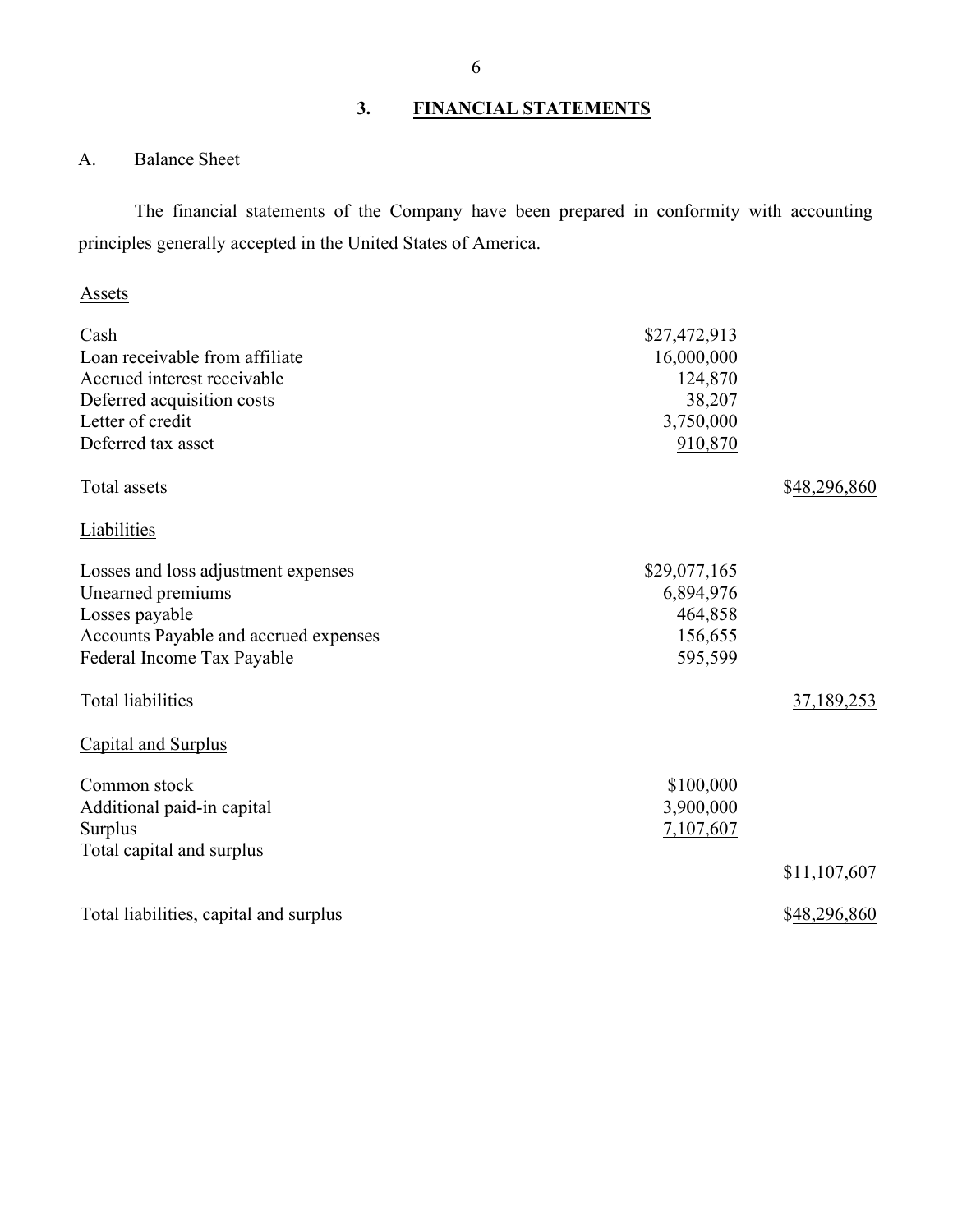## B. Statement of Income

 The Company's net income for the period covered by the examination was \$7,107,607, as detailed below:

| Underwriting Income                 |              |              |
|-------------------------------------|--------------|--------------|
| Premiums earned                     | \$76,595,108 |              |
| Gain on communication               | 1,274,631    |              |
| Total underwriting revenue          |              | \$77,869,739 |
| Deductions                          |              |              |
| Loss and LAE                        | 69,031,925   |              |
| Policy acquisition cost             | 460,912      |              |
| General and administrative expenses | 1,702,630    |              |
| Total underwriting deductions       |              | 71,195,467   |
| Net underwriting income             |              | 6,674,272    |
| Investment income                   |              | 1,039,640    |
| Income taxes                        |              | 606,305      |
| Net Income                          |              | \$7,107,607  |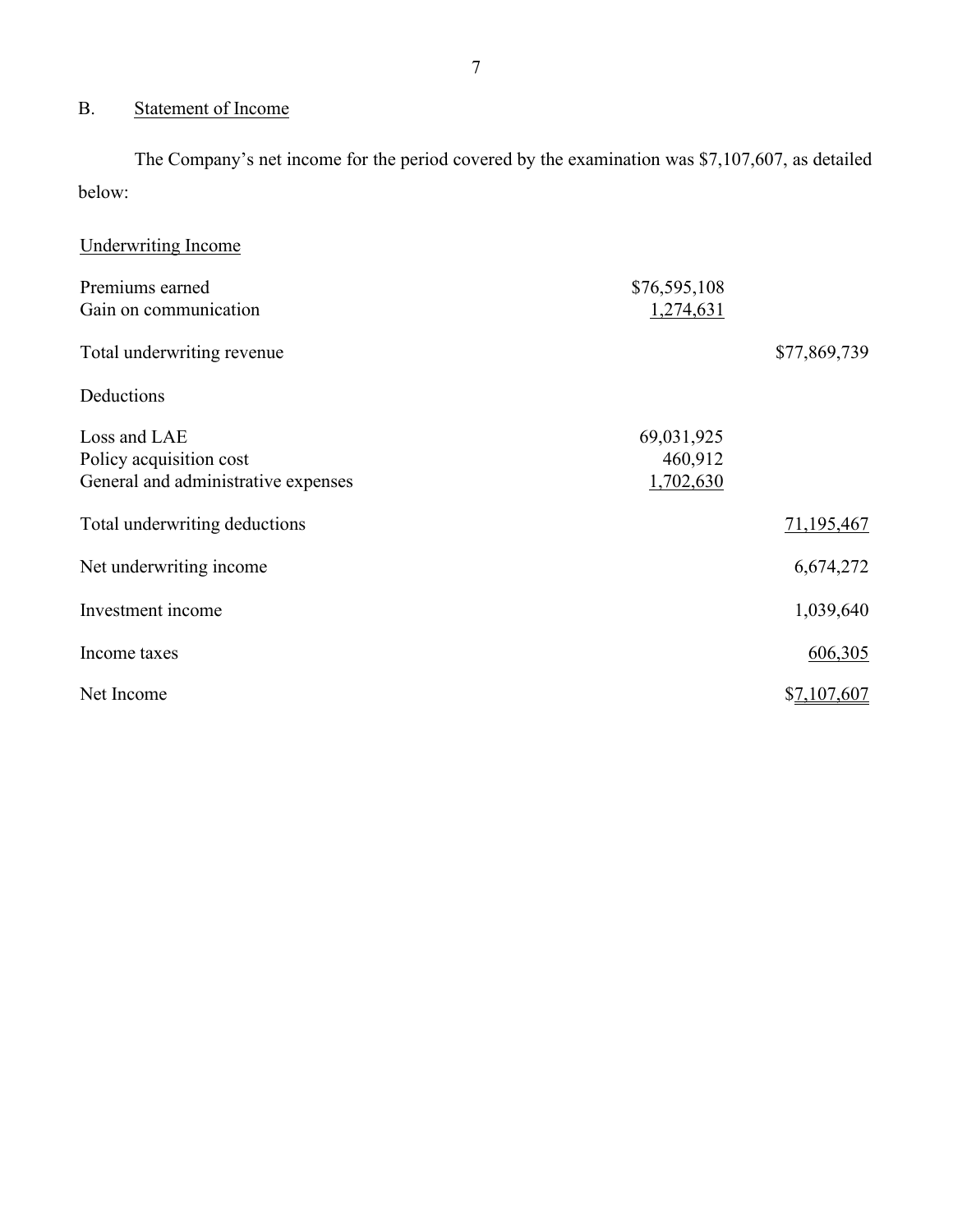## C. Capital and Surplus Account

 examination, detailed as follows: The Company's capital and surplus increased \$11,107,607 during the period covered by this

Capital and surplus as of June  $12, 2013$   $\$0$ 

|                                             | Increase in<br>surplus | Decrease in<br>surplus |              |
|---------------------------------------------|------------------------|------------------------|--------------|
| Net income                                  | \$7,107,607            | \$0                    |              |
| Common stock                                | 100,000                |                        |              |
| Paid-in capital                             | 3,900,000              |                        |              |
| Total increase and decrease in surplus      | 11,107,607             | $\overline{0}$         |              |
| Net increase in surplus                     |                        |                        | 11,107,607   |
| Capital and surplus as of December 31, 2018 |                        |                        | \$11,107,607 |

## **4. LOSSES AND LOSS ADJUSTMENT EXPENSES**

 As of December 31, 2018, the Company reported total loss and loss adjustment expense reserves of accordance with accepted actuarial standards and principles. It was also noted that reasonable provision, in under the terms of its contracts and agreements. \$29,077,165. The Company's opining actuarial firm, Marsh Management Services Inc. noted in its Statement of Actuarial Opinion that, in its opinion, the reported statutory reserves were computed in the aggregate, had been made for all unpaid loss and loss adjustment expense obligations of the Company

## **5. ARTICLE 70 COMPLIANCE**

 Article 70 of the New York State Insurance Law is the governing section of the law for the formation and continued operation of captive insurers in New York State. A review was performed to test the Company's compliance with all applicable parts of Article 70. No material areas of non-compliance were found.

8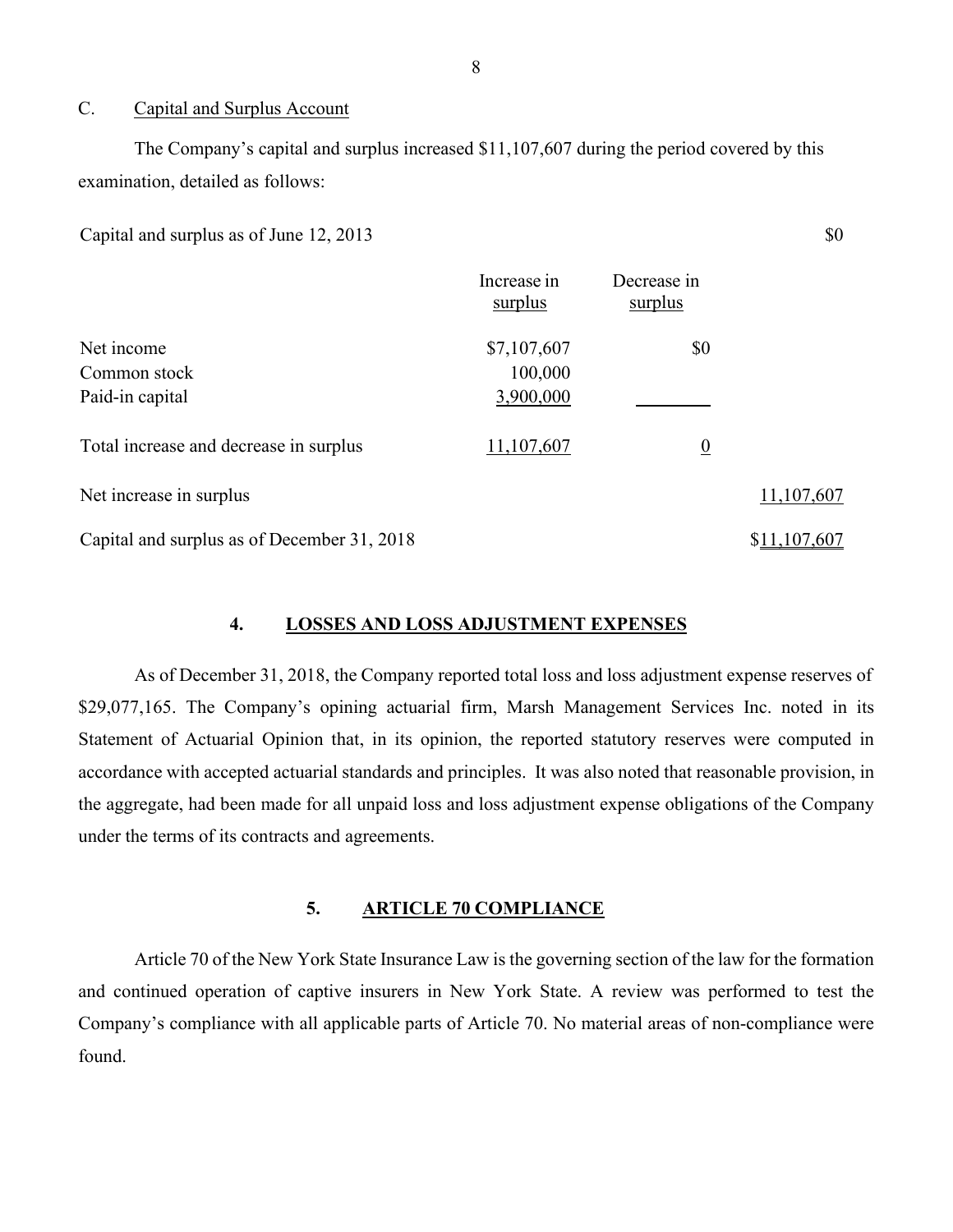## **6. SUBSEQUENT EVENT**

<span id="page-10-0"></span> and reinsurance industry. At the time of releasing this report, the examination's review noted that there has necessary action if a solvency concern arises. On March 11, 2020, the World Health Organization declared an outbreak of a novel coronavirus ("COVID-19") pandemic. The COVID-19 pandemic has continued to develop throughout 2020, with significant uncertainty remaining regarding the full effect of COVID-19 on the U.S. and global insurance not been a significant impact to the Company. The Department has been in communication with the Company regarding the impact of COVID-19 on its business operations and financial position. The Department continues to closely monitor the impact of the pandemic on the Company and will take

## **7. SUMMARY OF COMMENTS AND RECOMMENDATIONS**

There are no comments or recommendations in this report.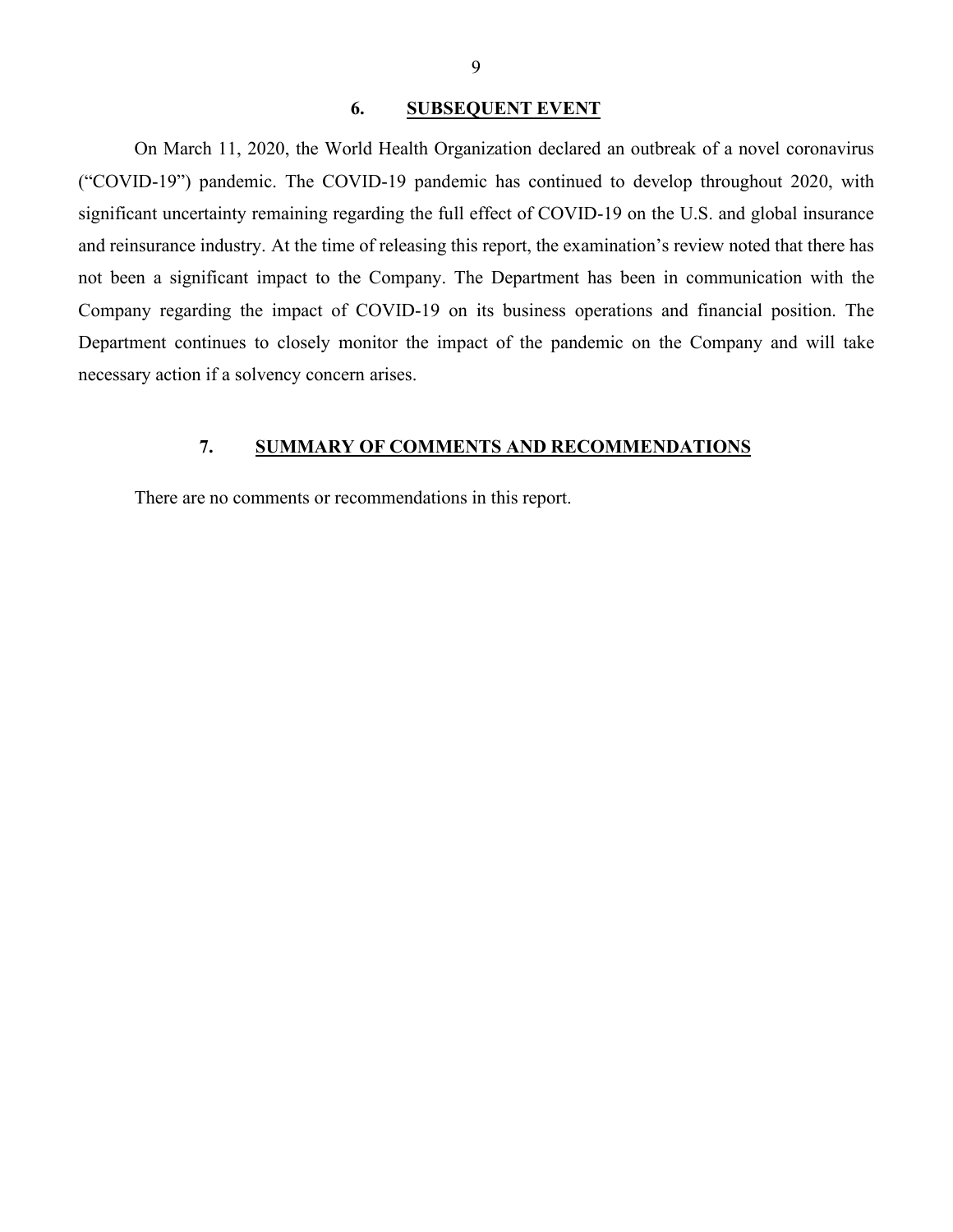Respectfully submitted,

/S/  $\overline{\phantom{a}}$  $\overline{a}$  Wei Cao Senior Insurance Examiner

STATE OF NEW YORK ) COUNTY OF NEW YORK ) )ss:

WEI CAO, being duly sworn, deposes and says that the foregoing report, subscribed by her, is true to the best of her knowledge and belief.

 $\overline{a}$  Wei Cao /S/

Subscribed and sworn to before me

this  $\_\_\_\_\_\_\$  day of  $\_\_\_\_\_\_\_\_\_$ , 2021.